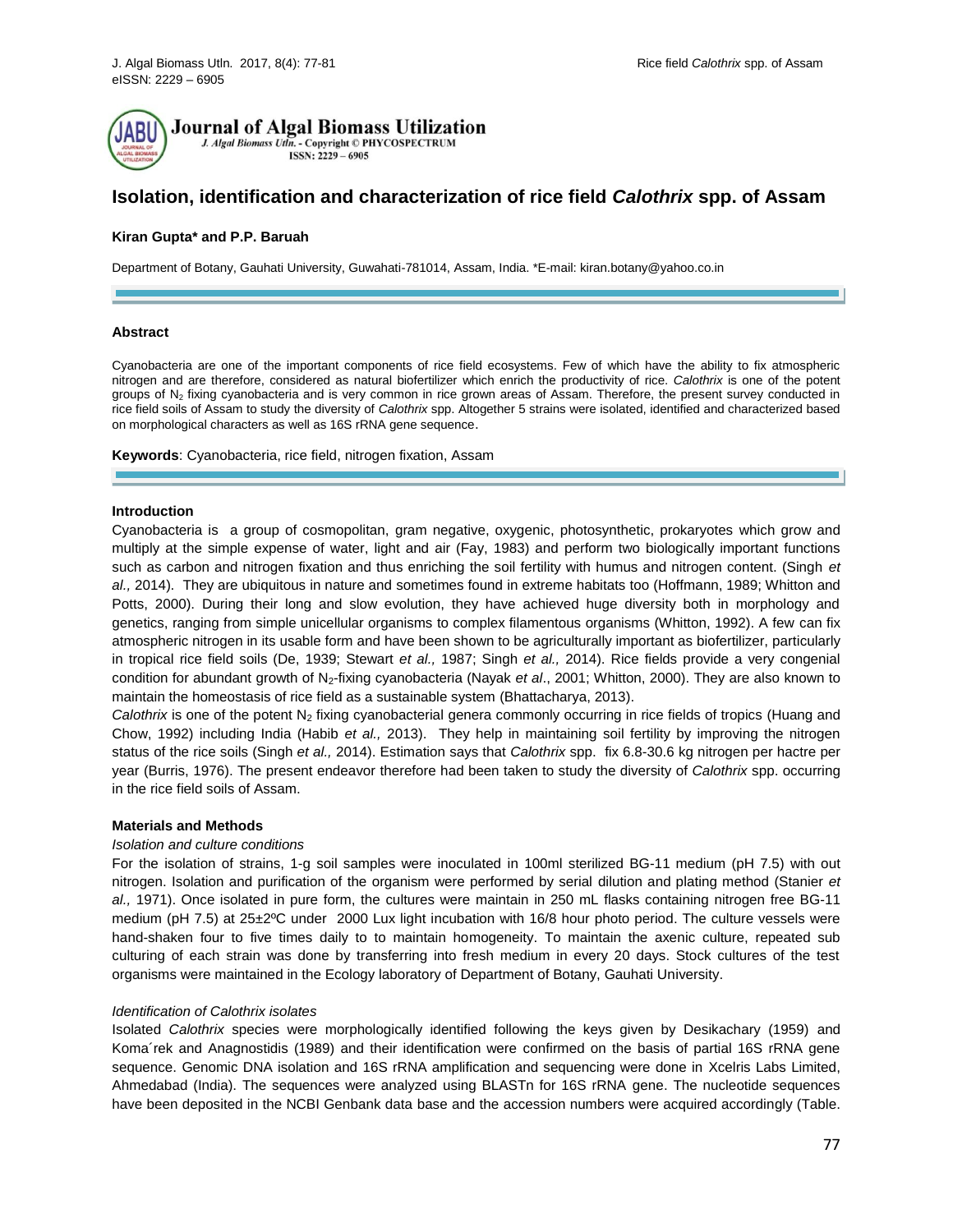2). The isolated strains were *Calothrix* sp. (GUEco 1001), *Calothrix* (GUEco 1002), *Calothrix* (GUEco 1003), *Calothrix*  (GUEco 1004), *and Calothrix marchica*. Since it is not a phylogenetic study, we think partial gene sequencing is sufficient for identification. Phylogenetic tree (Fig. 1) was constricted by the Neighbour joining (kimura) method using software MEGA 7 (Kumar *et al.,* 2016).



**Fig. 1 Neighbour- joining (kimura) tree based on partial 16S rRNA gene sequence. The Genbank accession number of each taxa is in parentheses. The scale bar indicates 0.0100 substitutions per nucleotide positions. Evolutionary analyses were conducted in MEGA 7 software**

# **Results**

Altogether 5 strains of *Calothrix* were isolated from the rice field soils of Assam. The morphological characteristics of the isolated strains were listed in Table 1. Since classification of cyanobacteria based on morphological characteristics is not always reliable due to some variations that may happen for different culture and environmental conditions (Nayak *et al.,* 2007) and lead to misidentifications (Komarek and Anagnostidis, 1989), sequencing data (Table. 2) is presented in support of the strains.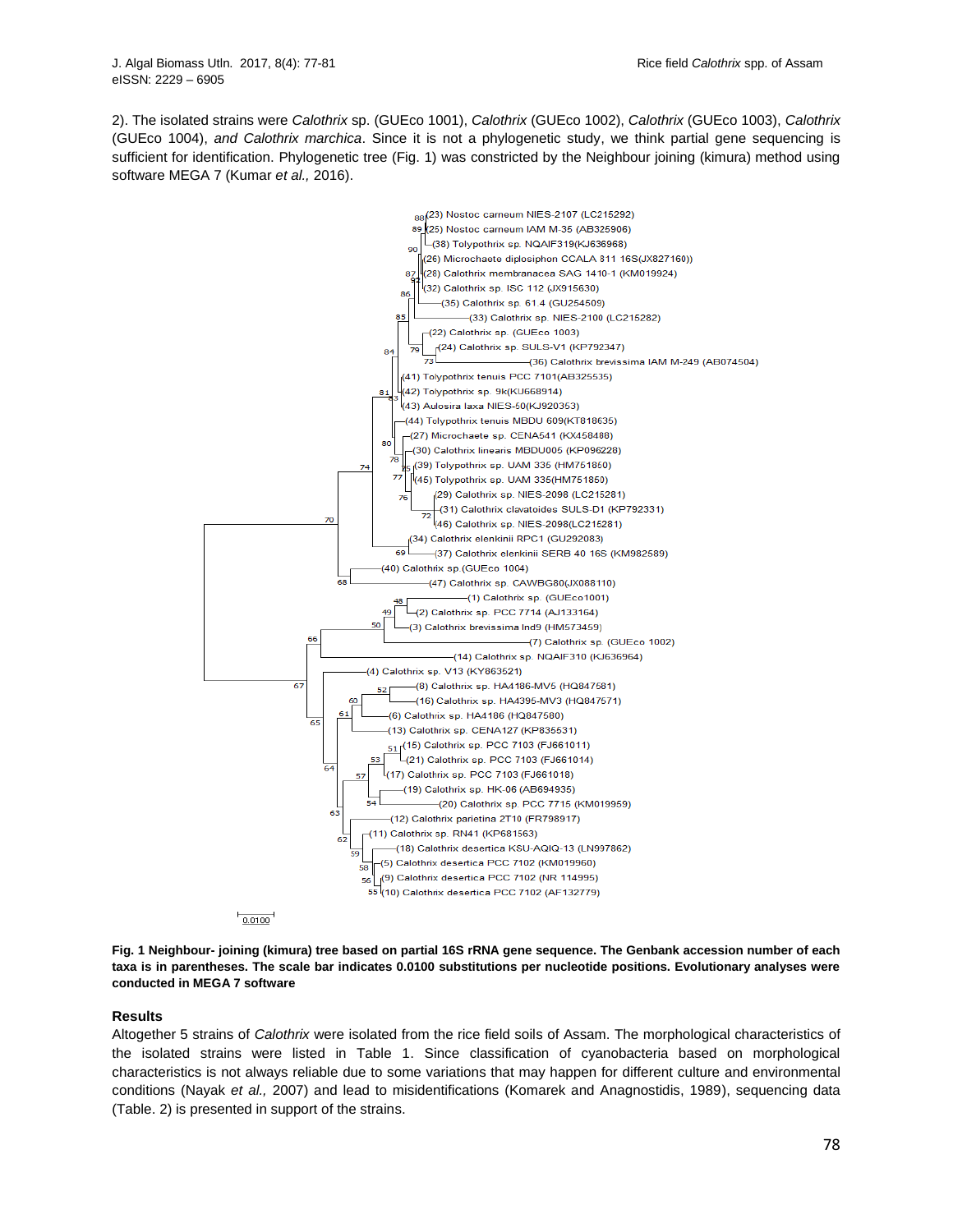| <b>Calothrix strains</b> | <b>Morphological characteristics</b>                                          |  |  |
|--------------------------|-------------------------------------------------------------------------------|--|--|
| Calothrix sp. (GUEco     | The filaments are single with a distinct colourless and                       |  |  |
| 1001)                    | unlamellated sheath, ending gradually to a pointed apex,                      |  |  |
|                          | base not swollen; trichome are 4-6µ broad ending in a thin                    |  |  |
|                          | hair.                                                                         |  |  |
|                          | Collection site: Mirza (26.3002°N, 91.6931°E)                                 |  |  |
| Calothrix sp. (GUEco     | The filaments are single with a distinct colourless and                       |  |  |
| 1002)                    | unlamellated sheath, ending gradually to a pointed apex,                      |  |  |
|                          | base not swollen; trichome are 4-6µ broad ending in a thin                    |  |  |
|                          | hair.                                                                         |  |  |
|                          | Collection site: Dharapur (26.1417°N, 91.6202°E)                              |  |  |
| Calothrix sp. (GUEco     | Filaments are 80-250µ long, bent at the base, and 6-9µ                        |  |  |
| 1003)                    | broad, in the middle 4.5-6µ broad; colourless, trichomes, at                  |  |  |
|                          | the base 5-7µ broad, in the middle 3.5-4.5µ broad, apical                     |  |  |
|                          | hair not formed.                                                              |  |  |
|                          | Collection site: Suwalkuchi (26.1703 <sup>o</sup> N, 91.5703 <sup>o</sup> E)  |  |  |
| Calothrix sp. (GUEco     | Filaments are single, free floating or attached, unbranched,                  |  |  |
| 1004)                    | bent, about 8µ broad at the base, ending in a hair, 2-2.5µ                    |  |  |
|                          | broad; trichome 5.1µ broad; cells cylindrical, heterocysts                    |  |  |
|                          | basal.                                                                        |  |  |
|                          | Collection site : Chandrapur (20.2095 <sup>o</sup> N, 79.6931 <sup>o</sup> E) |  |  |
| Calothrix marchica       | Filaments are straight, or slightly bent, single, at the base                 |  |  |
| Lemmermann               | 5-6µ broad, with a close thin colourless sheath; gradually                    |  |  |
|                          | attenuated into a hair, heterocyst single, basal nearly                       |  |  |
|                          | spherical or hemispherical, 4-5.5µ broad.                                     |  |  |
|                          | Collection site : Sonapur (26.1172ºN, 91.9802ºE)                              |  |  |

# **Table 1 Morphological characteristics of the selected strains**

# **Table 2 Sequence identities of** *Calothrix* **strains in this study based on nucleotide- nucleotide BLAST (blastn) of NCBI**

| <b>Calothrix strains</b> |     | <b>Query coverage</b><br>% | <b>NCBI Accession</b><br>no. | <b>Closet BLAST match</b> |                         |
|--------------------------|-----|----------------------------|------------------------------|---------------------------|-------------------------|
| Calothrix                | SD. | (GUEco                     | 100                          | KT232077                  | Calothrix<br>Sp.        |
| 1001)                    |     |                            |                              |                           | <b>PCC7714</b>          |
| Calothrix                | SD. | (GUE <sub>co</sub>         | 99                           | MF109999                  | Calothrix<br>brevissima |
| 1002)                    |     |                            |                              |                           | Ind <sub>9</sub>        |
| Calothrix                | SD. | (GUEco                     | 99                           | MF110000                  | Calothrix sp. SULSV1    |
| 1003)                    |     |                            |                              |                           |                         |
| Calothrix                | SD. | (GUEco                     | 98                           | MF109988                  | Calothrix               |
| 1004)                    |     |                            |                              |                           | sp.CAWBG80              |
| Calothrix marchica       |     | Yet to assigned            |                              |                           |                         |

# **Discussion**

The rice fields constitute one of the convenient habitats for the growth of cyanobacteria and their role in rice field soils is well established (Metting, 1981, Singh and Bisoyi, 1987). Out of several genera of cyanobacteria found in the rice fields, *Calothrix* have been recorded predominantly worldwide (Huang and Chow, 1992; Habib *et al.,* 2013). The occurrence of 5 strains of Calothrix from the rice field soil of Assam is in conformity with the work done by the earlier workers (Choudhury, 1999, Bharadwaj and Baruah, 2013). Further, indepth study on their nitrogen fixing ability as well as possible formulation of biofertilizer could be suggested.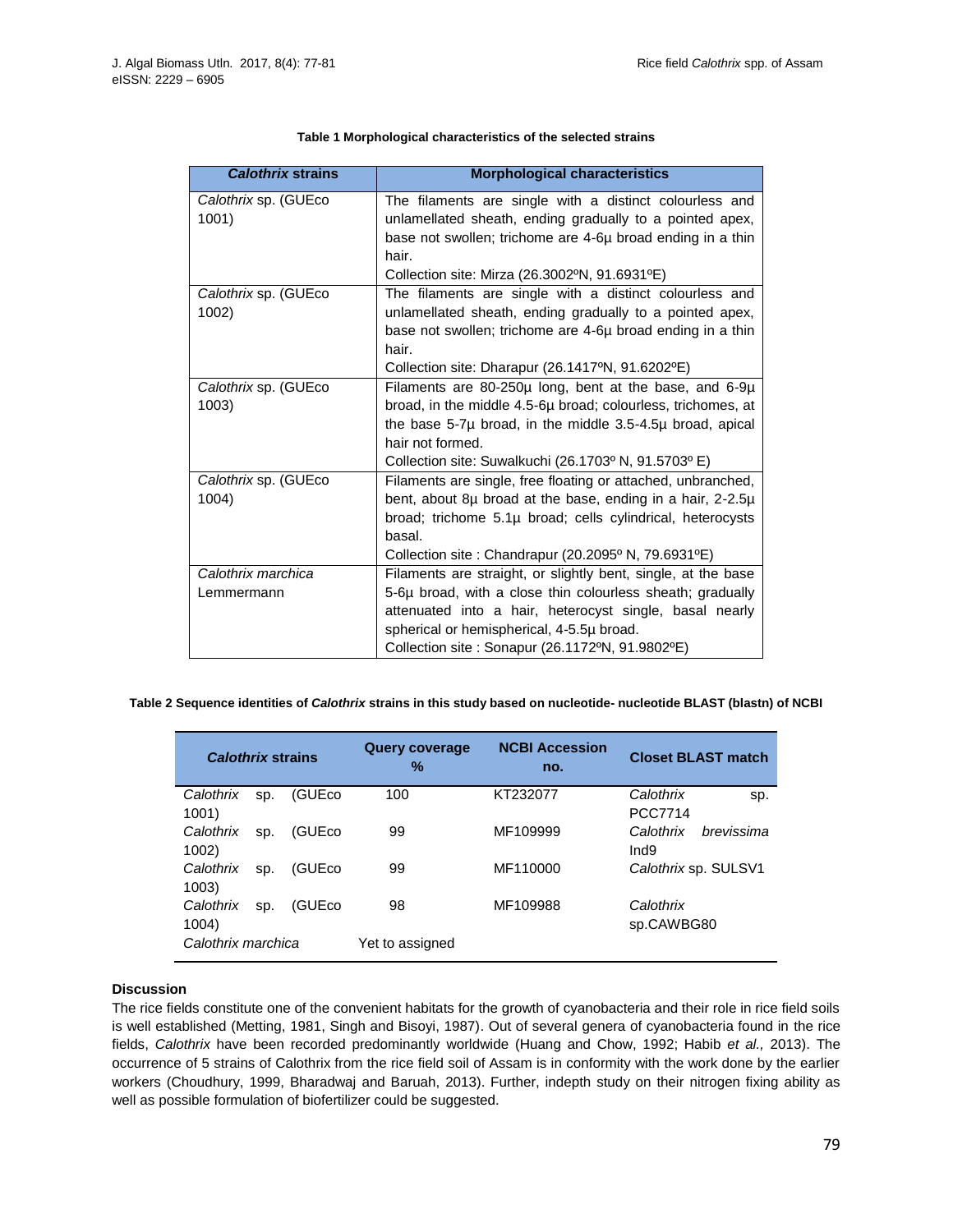#### **Acknowledgements**

The authors are grateful to the Head, Department of Botany, Gauhati University, Guwahati, Assam for his constant encouragement.

#### **References**

- Bharadwaj, N. and Baruah, P.P. 2013. Diversity and abundance of N2- fixing cyanobacterial population in rice field soil crusts of Lower Brahmaputra Valley agro-climatic zone. *J. Algal Biomass Utilization* **4**(4): 23–33.
- Bhattacharya, S., Deep, P.R., Sahu, J.K. and Nayak, B. 2013. Diversity of Rice Field Cyanobacteria from Tropical Rice Field of Western Odisha. *Internat. J. Sci. Res*. 4(8): 121-124.
- Burris, R.H. 1976. Nitrogen fixation by blue-green algae of the Lizard Island area of the Great Barrier Reef. *Australian J. Plant Physiol*. 3: 41-51.
- Choudhary, K.K. 1999. Ex-situ conservation of cyanobacterial germplasm of North Bihar, Life Science Botany India, PhD Thesis,B.R.A. Bihar University, Muzaffarpur, Bihar, India.
- De, P.K. 1939. The role of blue green algae in nitrogen fixation in rice fields. *Proc. R. Soc. Lond. Serb.* 127: 121-139.
- Desikachary, T.V. 1959. Cyanophyta, Monographs on Algae, Indian Council of Agricultural Research, New Delhi, India, pp. 656.
- Fay, P. 1983. The blue green (Cyanophyta- Cyanobacteria), (Arnold-Heinemann, London).
- Habib, K., Manikar, N., Ansari, S. and Fatma, T. 2013. Carbaryl stress induced cellular changes in *Calothrix brevissima. Environ. Sci. Pollut. Res*. 20: 862-871.
- Hoffmann, L. 1989. Algae of terrestrial habitats. *The Botanical Review* **55**: 77-105.
- Huang, T.C. and Chow, T.J. 1992. Characterzation of the *Calothrix* isolates from rice fields. *Bot. Bull. Academia Sinica.* 33: 23-31.
- Komarek, J. and Anagnostidis, K. 1989. Modern approach to the classification system of Cyanophytes 4-Nostocales. *Algol. Stud.* 56: 247-345.
- Kumar, S., Stecher, G. and Tamura, K. 2016. MEGA7: Molecular evolutionary Genetic Analysis version 7.0 for bigger datasets. *Molecular Biol. Evolution.* 33: 1870-1874.
- Metting, B., 1981. The systematics and ecology of soil algae. *The Botanical*. Rev. 47: 195–312.
- Nayak, S., Prasanna, R., Dominic, T.K., Singh, P.K. 2001. Floristic abundance and relative distribution of different cyanobacterial genera in rice field soil at different crop growth stages. *Phykos* **40**: 14-21.
- Nayak, S., Prasanna, R., Prasanna, B.M. and Sahoo, D.B. 2007. Analysing diversity among Indian isolates of *Anabaena* (Nostocales, Cyanophyta) using morphological, physiological and biochemical characters. *World J. Microbiol. Biotechnol*. 23: 1575-1584.
- Singh, D. P., Khattar, J. I. S., Gupta, M. and Kaur, G. 2014. Evaluation of toxicological impact of cartap hydrochloride on some physiological activities of a non-heterocystous cyanobacterium *Leptolyngbya foveolarum*. *Pest. Biochem. Physiol.* 110: 63-70.

Singh, P.K. and Bisoyi, R.N. 1989. Blue green algae in rice fields. *Phyko.* 28: 181–195.